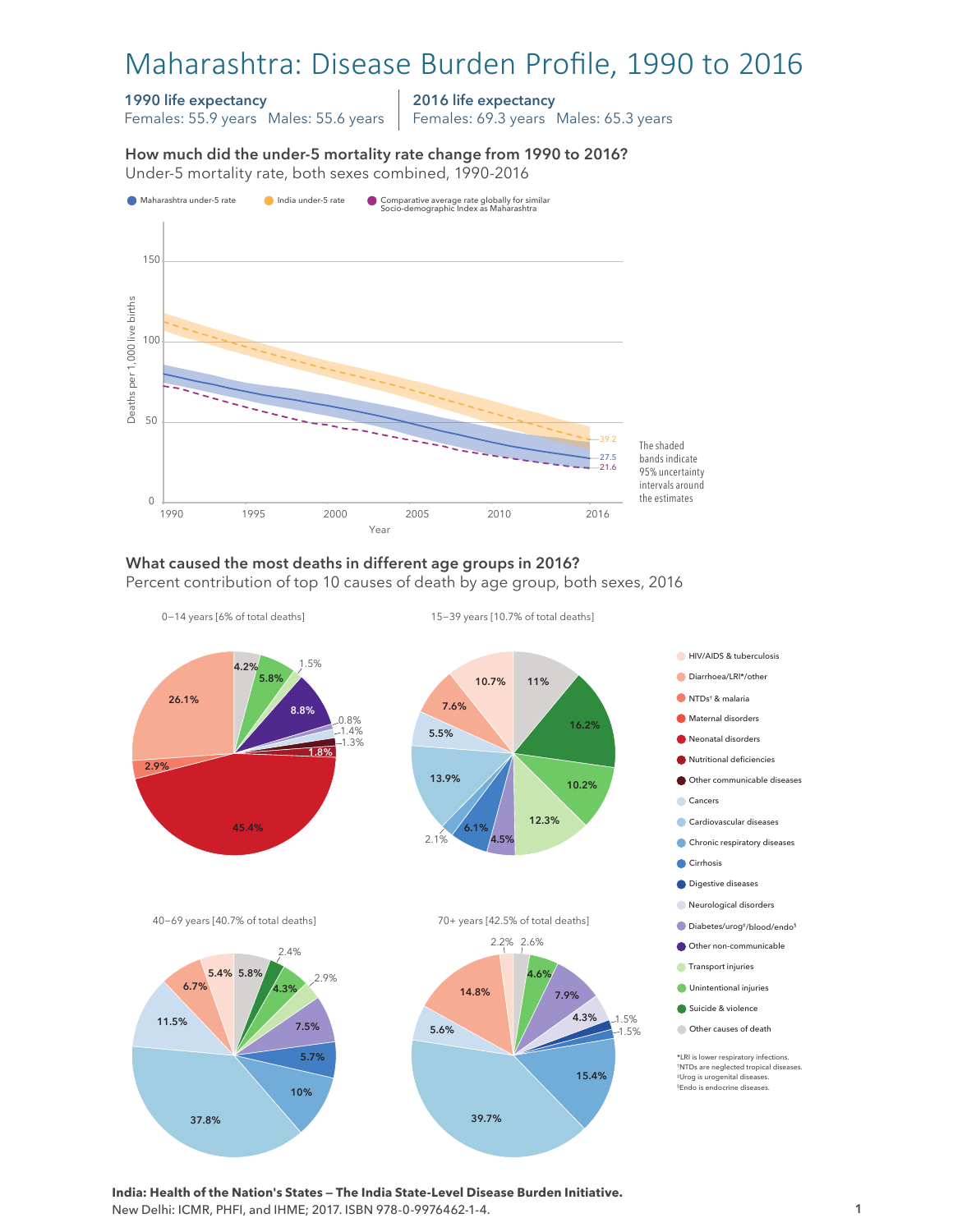# Proportion of total disease burden from:

## Premature death: 63.7% | Disability or morbidity: 36.3%

## What caused the most years of life lost, by sex, in 2016?

Top 15 causes of YLLs, ranked by percent for both sexes combined, 2016



#### What caused the most years lived with disability, by sex, in 2016? Top 15 causes of YLDs, ranked by percent for both sexes combined, 2016



\*Sense organ diseases includes mainly hearing and vision loss.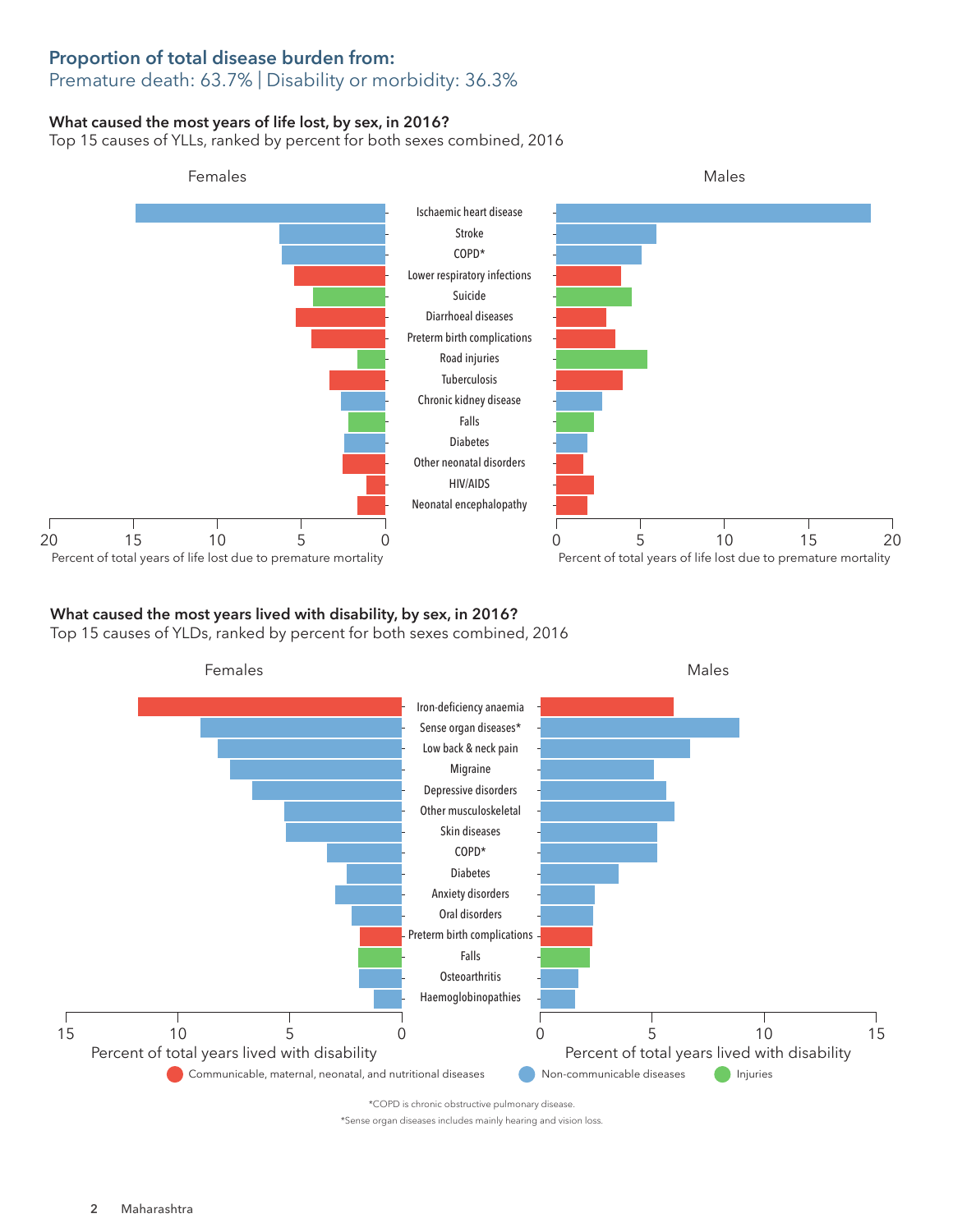### Proportion of total disease burden from: CMNNDs: 24.6% | NCDs: 63.1% | Injuries: 12.3%

How have the leading causes of death and disability combined changed from 1990 to 2016? How have the leading causes of death and disability combined changed from 1990 to 2016? Change in top 15 causes of DALYs, both sexes, ranked by number of DALYs, 1990–2016 Change in top 15 causes of DALYs, both sexes, ranked by number of DALYs, 1990–2016



\*Change not significant.

The percent figure in brackets next to each cause is DALYs from that cause out of total DALYs.

†COPD is chronic obstructive pulmonary disease. ‡Sense organ diseases includes mainly hearing and vision loss. § Self-harm refers to suicide and the nonfatal outcomes of self-harm.

What caused the most death and disability combined across age groups in 2016? What caused the most death and disability combined across age groups in 2016? Percent of DALYs by age group, both sexes, 2016 Percent of DALYs by age group, both sexes, 2016



The number in the bracket on top of each vertical bar is the ratio of percent DALYs to population for that age group. The number in parentheses after each age group on the x-axis is the percent of population in that age group.